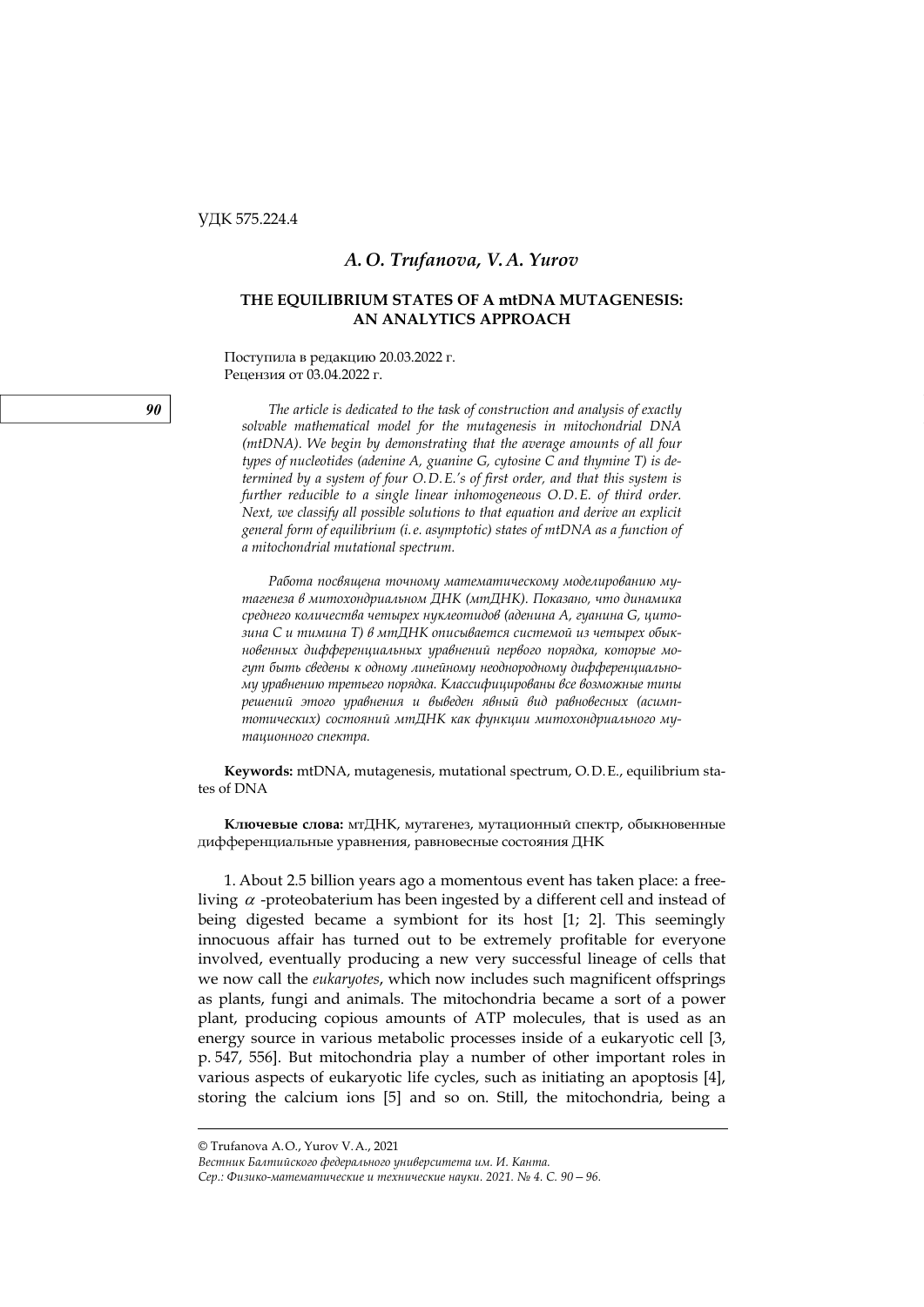one that spends more time exposed to the elements. In fact, as has been  $\boxed{91}$ symbiont, has retained its own mitochondrial DNA (which is usually shortened to mtDNA), which exists and replicated independently of a nuclear DNA. And the mtDNA is interesting in a number of ways. First of all, it is circular, making it quite distinct from the linear nuclear DNA of animals. Second, during the replication of mtDNA its two strands behave very differently, as one of them (so called "heavy strand") spends tens of minutes (30 min to 1 hour) to grow a new complimentary chain —the other one (the "light strand") receiving its new chain almost immediately (see Fig.) [6]. This disparity means that if any kind of damage occurs during the mtDNA replication (say, due to such reactive oxygen species as peroxides or hydroxyl radicals) — it will most certainly occur at a heavy strand, as the demonstrated in [7], it is this endogenous mutational mechanism that is responsible for a majority of mutations in the human mtDNA.



Fig. Two proposed mechanisms of replication of mtDNA. The evidences suggest that the strand-displacement (the upper one) is the correct one. (Adapted from [6])

Hence, we end up with a very interesting observation. Suppose we want to study the mutagenesis of mtDNA — for example, to use it as an indicator for a cellular aging [8]. Taking into account the aforementioned mtDNA strands asymmetry, we can safely limit ourselves to describing the mutagenesis on heavy strand only. This in turn implies that instead of sticking to the classical Kimura model [9; 10], originally designed for the nuclear DNA and making no distinction between the mutagenesis of individual nucleotides, we can now attempt to construct a mathematical model that accounts for every type of nucleotide on the heavy strand *separately*.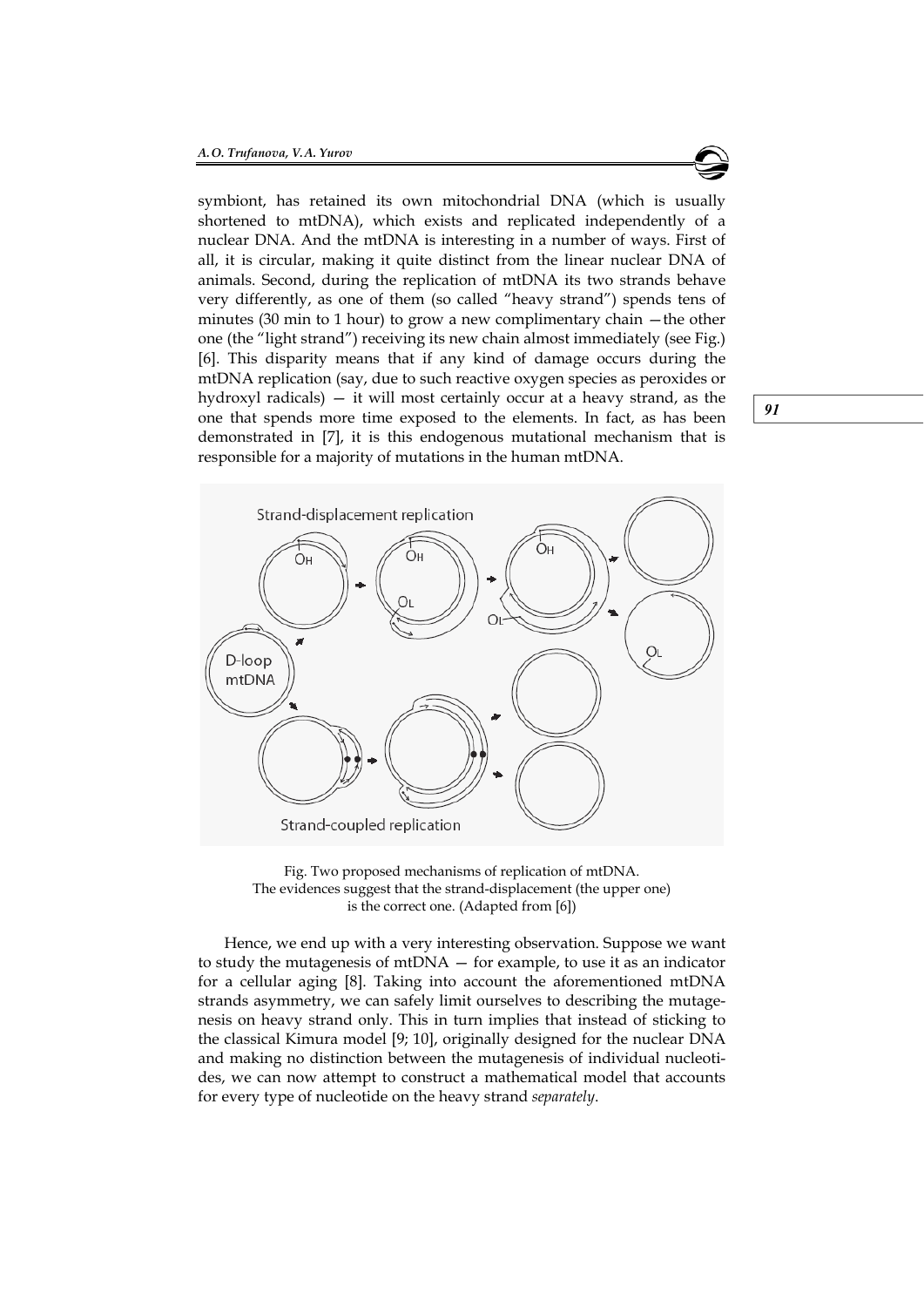So, how shall we can study the process and the final outcome of neutral mutagenesis of genomes characterized by strongly asymmetric replication (not limited to mtDNA, but also including the COVID-19 RNA etc.). The main idea would be to employ an entirely **analytical model**, based in the ordinary differential equations.

For that end, let us consider a sample consisting of a neutral part of mtDNA (either in its entirety or a part of it), and denote the total number of the nucleotides on it by *N*. Next, let us denote by  $a$ ,  $g$ ,  $\tau$ ,  $c$  the average amounts of A, G, T and C nucleotides on our sample1. All of these functions depend on time *t*.

92 given nucleotide (say, A) to mutate to any other (i.e. to G, T or C). We will Next, we introduce the *mutation spectrum*: the twelve probabilities of a denote these probabilities by  $r_{xy}$ , where  $x$  denotes the type of an original nucleotide and  $y$  – the new nucleotide (e.g.,  $r_{\alpha}$  is a probability of an  $A > G$  mutation). The rate of any type of mutation (say,  $G > A$ ) is proportional to: a corresponding probability  $r_{\rm ga}$ , to a time interval  $\Delta t$  (the more time has passed the more probable it will be for *G* to turn to *A*), and, finally, to a total amount of original nucleotide (function  $g(t)$ ).

Say, we want to look at the time-dependent evolution of the *A* nucleotides. If at time *t* we have an average of  $a(t)$  adenine on our sample, how much will remain after  $\Delta t \ll 1$  has passed?

In order to answer this question we have to account for both a surplus of brand new *A* nucleotides, produced from *G T*, and *C* ; as well as for the removal of at least some old *A* nucleotides by means of mutation.

This leads to the following relation:

$$
a(t+\Delta t) \approx a(t) + \Delta t \cdot \left[ r_{ga} \cdot g(t) + r_{ra} \cdot \tau(t) + r_{ca} \cdot c(t) - \left( r_{ag} + r_{ar} + r_{ac} \right) \cdot a(t) \right]
$$

$$
\frac{a(t+\Delta t) - a(t)}{\Delta t} \approx r_{ga} \cdot g(t) + r_{ra} \cdot \tau(t) + r_{ca} \cdot c(t) - \left( r_{ag} + r_{ar} + r_{ac} \right) \cdot a(t)
$$

Naturally, if we then take a limit  $\Delta t \rightarrow 0$ , then the approximate equality will be exact (if have averaged over sufficiently many RNA's!) and we'll end with an ordinary linear homogeneous differential equation of 1<sup>st</sup> order. Repeating the same process for the remaining 3 nucleotides we'll end up with the following closed system of O.D.E.'s:

$$
\frac{da}{dt} = -\left(r_{ag} + r_{ar} + r_{ac}\right) \cdot a(t) + r_{ga} \cdot g(t) + r_{ra} \cdot \tau(t) + r_{ca} \cdot c(t),\tag{1}
$$

$$
\frac{dg}{dt} = r_{ag} \cdot a(t) - \left(r_{ga} + r_{gr} + r_{gc}\right) \cdot g(t) + r_{rg} \cdot \tau(t) + r_{cg} \cdot c(t),\tag{2}
$$

 $\overline{a}$ 

<sup>&</sup>lt;sup>1</sup> Naturally, in order for our model to work the average has to be taken over sufficiently many copies of COVID-19's RNA – otherwise the functions  $a, g, \tau, c$  will be neither continuous nor differentiable.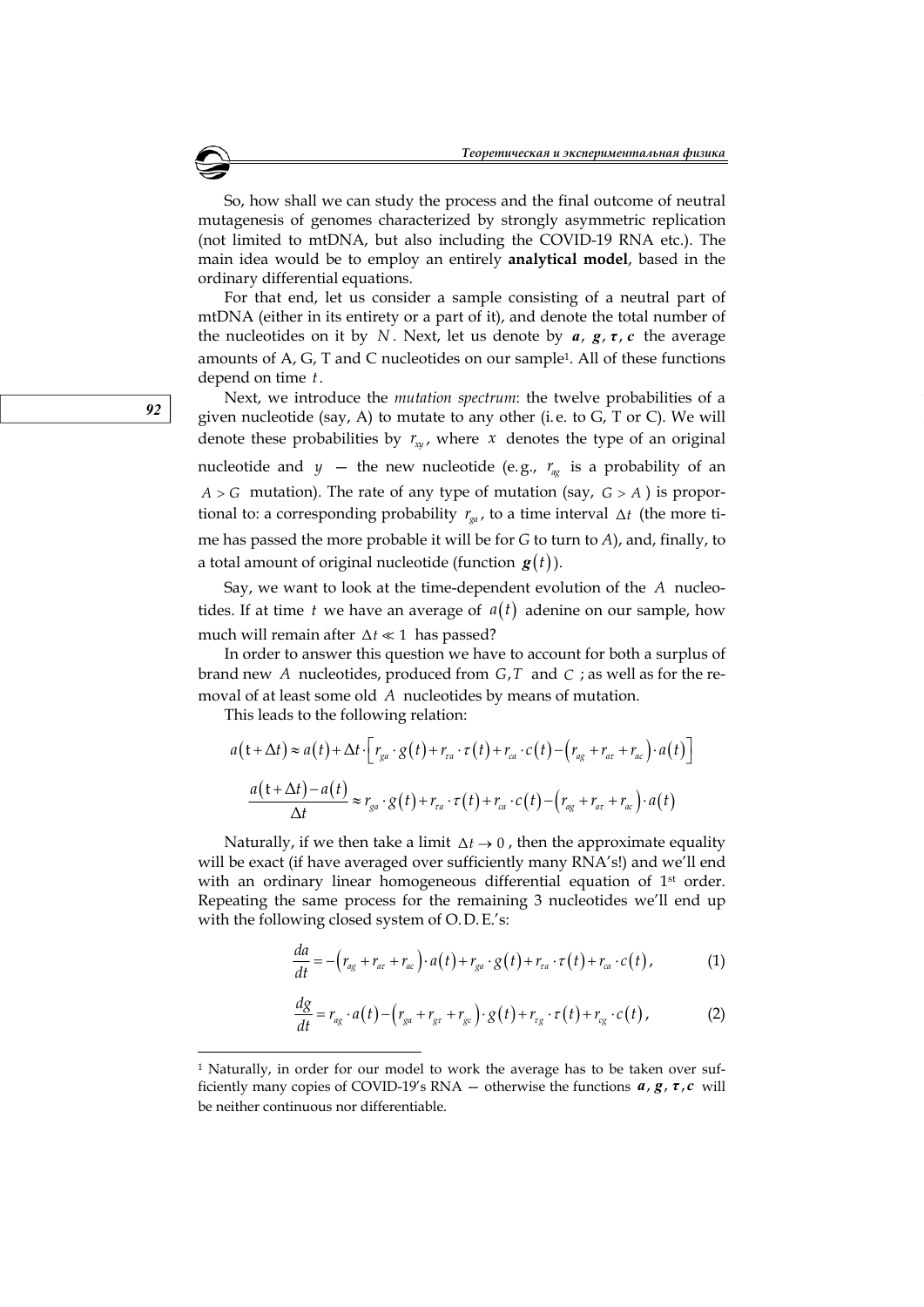$$
\frac{d\tau}{dt} = r_{ar} \cdot a(t) + r_{gr} \cdot g(t) - \left(r_{ra} + r_{rg} + r_{rc}\right) \cdot \tau(t) + r_{cr} \cdot c(t),\tag{3}
$$

$$
\frac{dc}{dt} = r_{ac} \cdot a(t) + r_{gc} \cdot g(t) + r_{rc} \cdot \tau(t) - \left(r_{ca} + r_{cg} + r_{cr}\right) \cdot c(t). \tag{4}
$$

There are a couple of approaches one can utilize to solve the system  $(1)$  – (4). For example, one can rewrite this system as a single matrix equation of first order:

|  | $rac{d}{dt}\begin{pmatrix} a \\ g \\ \tau \\ c \end{pmatrix} = M \cdot \begin{pmatrix} a \\ g \\ \tau \\ c \end{pmatrix}$ |  |
|--|---------------------------------------------------------------------------------------------------------------------------|--|
|  |                                                                                                                           |  |
|  |                                                                                                                           |  |

and then look for the eigenvalues of the 4x4 matrix *M* (see, for example, the brute-forcing approach provided in [11]). However, if we are going to study all the possible modes of mutagenesis, it will be worthwhile to solve the system  $(1) - (4)$  in general, since it will only provide us will all permissible solutions for  $(1) - (4)$ , but can also be used as an approach in the more general case where the mutational spectrum is a function of time.

With that said, let us get back to our system. Note, that if we sum up these four equation, we'll have

$$
\frac{da}{dt} + \frac{dg}{dt} + \frac{d\tau}{dt} + \frac{dc}{dt} = 0 \qquad \Rightarrow \qquad a + g + \tau + c = N = const , \tag{5}
$$

which is both consistent with our expectations, and allows us to reduce the system  $(1-4)$  to just 3 equations by simply removing one of the functions using (5). Say, we get rid of  $c(t)$ . Then

$$
\begin{cases}\n\frac{da}{dt} = k_{11} \cdot a(t) + k_{12} \cdot g(t) + k_{13} \cdot \tau(t) + f_1 \\
\frac{dg}{dt} = k_{21} \cdot a(t) + k_{22} \cdot g(t) + k_{23} \cdot \tau(t) + f_2\n\end{cases}
$$
\n(6)\n
$$
\frac{d\tau}{dt} = k_{31} \cdot a(t) + k_{32} \cdot g(t) + k_{33} \cdot \tau(t) + f_3
$$

where  $f_1 = r_{ca} \cdot N$ ,  $f_2 = r_{cg} \cdot N$ ,  $f_3 = r_{cr} \cdot N$ , and  $k_{ij}$  are the elements of matrix *K* :

$$
K = \begin{pmatrix} -(r_{ag} + r_{ar} + r_{ac} + r_{ca}) & r_{ga} - r_{ca} & r_{ra} - r_{ca} \\ r_{ag} - r_{cg} & -(r_{ga} + r_{gr} + r_{gc} + r_{cg}) & r_{rg} - r_{cg} \\ r_{ar} - r_{cr} & r_{gr} - r_{cr} & -(r_{ra} + r_{rg} + r_{rc} + r_{cr}) \end{pmatrix}.
$$
 (7)

At this juncture it is useful to make an additional reasonable assumption: that the mutation spectrum is time-independent (i. e. that all rates of mutation are constant). If it is true then it will be possible to reduce the resulting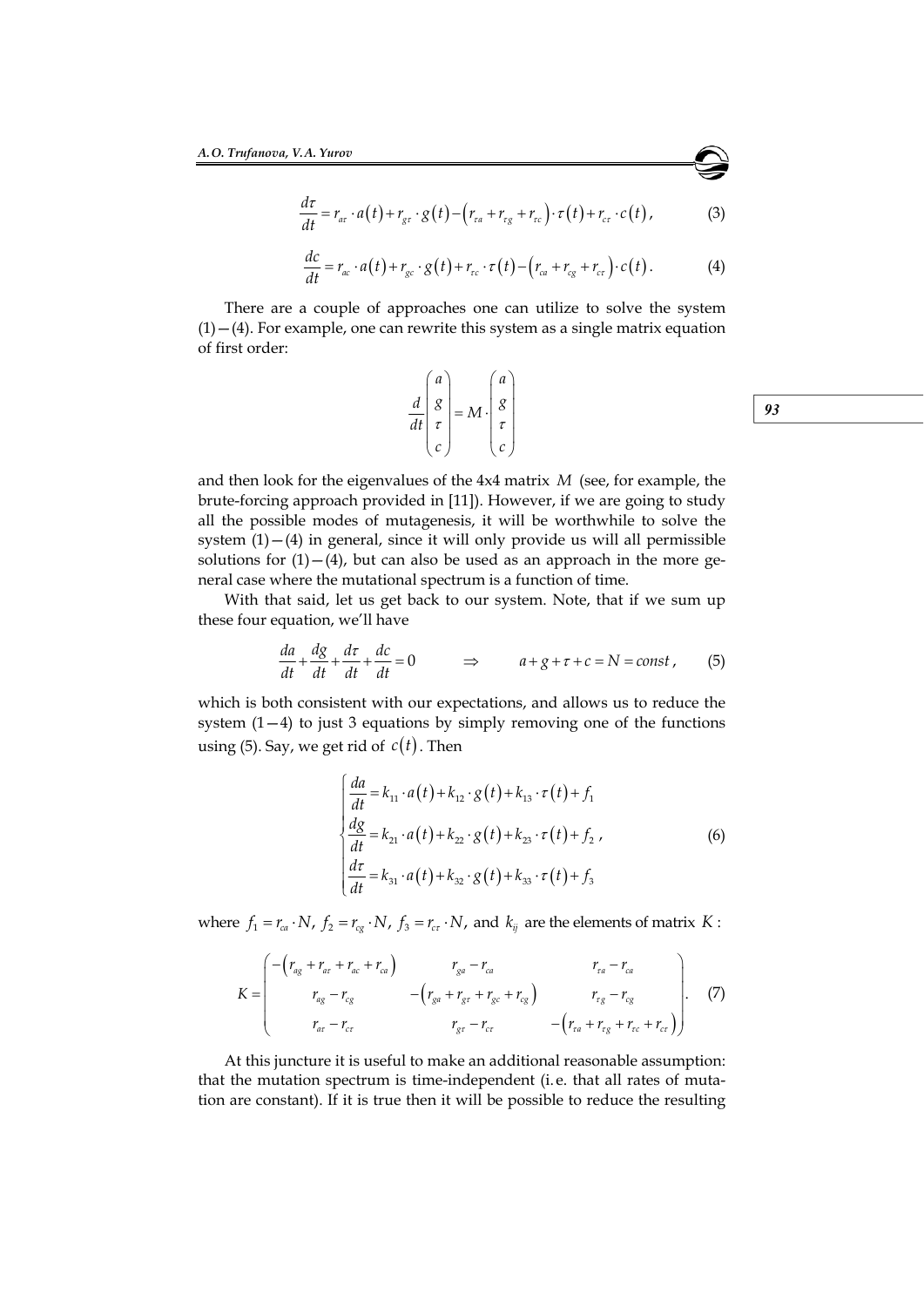system even further — up to a single equation! For example, it is possible to show that  $a(t)$  will satisfy the following *inhomogeneous linear differential equation of third order*:

$$
a''' + r \cdot a'' + d \cdot a' + \Delta \cdot a = f,
$$
\n(8)

where *r*, *d*,  $\Delta$ , *f* > 0 are all positive (!) constants that are derived from  $k_{ii}$  as follows:

$$
r = -\left(k_{11} + k_{22} + k_{33}\right),\tag{9}
$$

$$
d = \begin{vmatrix} k_{11} & k_{12} \\ k_{21} & k_{22} \end{vmatrix} + \begin{vmatrix} k_{11} & k_{13} \\ k_{31} & k_{33} \end{vmatrix} + \begin{vmatrix} k_{22} & k_{23} \\ k_{32} & k_{33} \end{vmatrix},
$$
(10)

$$
\Delta = -\begin{vmatrix} k_{11} & k_{12} & k_{13} \\ k_{21} & k_{22} & k_{23} \\ k_{31} & k_{32} & k_{33} \end{vmatrix} = -\det K,
$$
 (11)

$$
f = \begin{vmatrix} f_1 & k_{12} & k_{13} \\ f_2 & k_{22} & k_{23} \\ f_3 & k_{32} & k_{33} \end{vmatrix} .
$$
 (12)

Interestingly, the multiple  $r$  has a very simple form if we revert back from  $k_{ij}$  to  $r_{xy}$ : it is just a sum of all 12 probabilities  $r_{xy}$ . Unfortunately, the remaining 3 multiples are less fortunate, and are actually easier to handle written in the forms of determinant  $(10-12)$ .

It is easy to show that the general solution of our third-order equation (8) has a form (see, for example, [12; 13]):

$$
a(t) = \tilde{a}(t) + \frac{f}{\Delta},
$$
\n(13)

where  $\tilde{a}(t)$  is a general solution of the following linear homogeneous equation:

$$
a''' + r \cdot a'' + d \cdot a' + \Delta \cdot a = 0. \tag{14}
$$

The exact form of *a* will depend on the roots of the companion *characteristic equation* [12; 13]:

$$
\lambda^3 + r \cdot \lambda^2 + d \cdot \lambda + \Delta = 0. \tag{15}
$$

There exist four possibilities (here *Сj* denotes arbitrary constants):

1. There are 3 distinct **negative** real roots  $\lambda_1$ ,  $\lambda_2$ ,  $\lambda_3$  < 0. Then

$$
\tilde{a} = C_1 \cdot e^{\lambda_1 t} + C_2 \cdot e^{\lambda_2 t} + C_3 \cdot e^{\lambda_3 t} \to 0 \text{ when } t \to +\infty.
$$

2. There are 3 **negative** real roots  $\lambda_1$ ,  $\lambda_2$ ,  $\lambda_3$  < 0, but  $\lambda_2 = \lambda_3$ . Then

$$
\tilde{a} = C_1 \cdot e^{\lambda_1 t} + (C_2 \cdot t + C_3) \cdot e^{\lambda_2 t} \to 0 \text{ when } t \to +\infty.
$$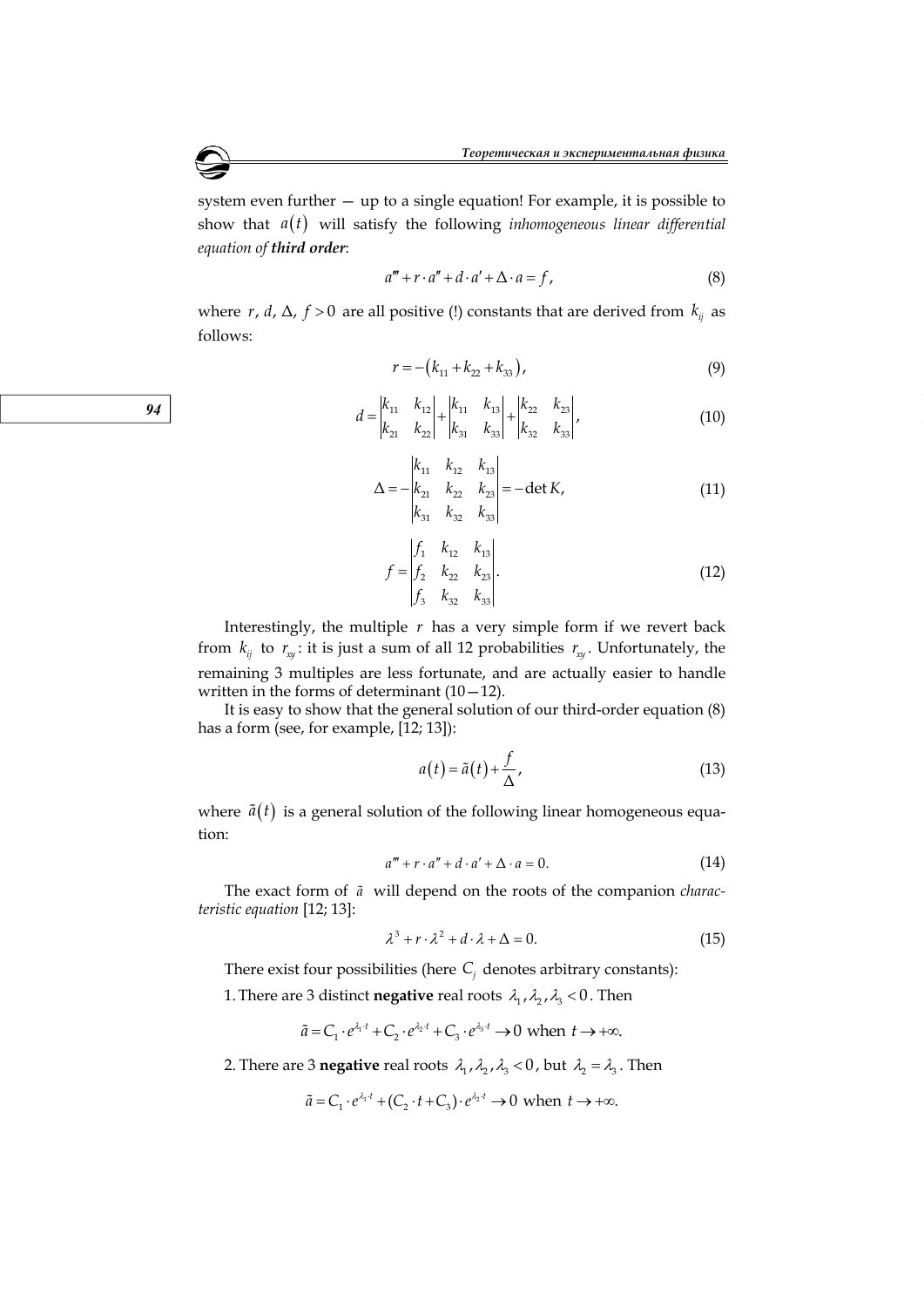3. There are three identical **negative** real roots  $\lambda_1 = \lambda_2 = \lambda_3 = -\frac{r}{3} < 0$ :

$$
\tilde{a} = (C_1 \cdot t^2 + C_2 \cdot t + C_3) \cdot e^{-r \cdot t/3} \to 0 \text{ when } t \to +\infty.
$$

4. There is one real **negative** root  $\lambda_1 < 0$  and two complex conjugate roots  $\lambda_2 = \Lambda + i\omega$ ,  $\lambda_3 = \Lambda - i\omega$ , where  $\Lambda < 0$ . In this case

$$
\tilde{a} = C_1 \cdot e^{\lambda_1 t} + (C_2 \cdot \cos \omega t + C_3 \cdot \sin \omega t) \cdot e^{\Lambda t} \to 0 \text{ when } t \to +\infty.
$$

controlled by asymptotic convergence to zero for sufficiently large  $t > 0$ . Note that in all four cases the overall behavior of the solution of (14) is Thus, given sufficiently large time, the average amount of *A* nucleotides will *always* converge to the *equilibrium state*:

$$
\lim_{t \to +\infty} a(t) = \frac{f}{\Delta},\tag{16}
$$

where

$$
f = N \cdot \begin{vmatrix} r_{ca} & r_{ga} - r_{ca} & r_{ra} - r_{ca} \\ r_{cg} & -(r_{ga} + r_{gr} + r_{gc} + r_{cg}) & r_{rg} - r_{cg} \\ r_{cr} & r_{gr} - r_{cr} & -(r_{ra} + r_{rg} + r_{rc} + r_{cr}) \end{vmatrix},
$$
(17)

$$
\Delta = \begin{vmatrix} r_{ag} + r_{ar} + r_{ac} + r_{ca} & r_{ca} - r_{ga} & r_{ca} - r_{ra} \\ r_{cg} - r_{ag} & r_{ga} + r_{gr} + r_{gc} + r_{cg} & r_{cg} - r_{rg} \\ r_{cr} - r_{ar} & r_{cr} - r_{gr} & r_{ra} + r_{rg} + r_{rc} + r_{cr} \end{vmatrix},
$$
(18)

which depend only on the total amount *N* of nucleotides in the sample and the mutational spectrum. We would like to emphasize that the resulting analytical formulas do not in any way depend on either the initial state of the sample (i.e. on  $a_0$ ,  $g_0$ ,  $c_0$ ,  $\tau_0$ ) or on the particulars of how the equilibrium is reached — all of that is effectively swept under a rug by the asymptotic behavior of exponential functions in the solutions for *a* .

We conclude by noting that the similar approach can also be used for the remaining three nucleotides. But the formulas for their equilibrium states might also be very easily derived directly from (16—18). All one has to do would be to take these formulas and simply switch the indices. For example, the equilibrium state of *T* nucleotide can be gained by switching  $a \leftrightarrow \tau$  in  $(17-18)$ , so that  $r_{ca}$  becomes  $r_{cr}$ , whereas  $r_{cr}$  is replaced by  $r_{ca}$ , etc.

#### **Список литературы**

1. *Gray M.W., Burger G., Lang B.F.* Mitochondrial evolution // Science. 1999. Vol. 283. P. 1476—1481.

2. *Fan L., Wu D., Goremykin V., Xiao J.* Phylogenetic analyses with systematic taxon sampling show that mitochondria branch within Alphaproteobacteria // Nature Ecology & Evolution. 2020. Vol. 4 (9). P. 1213—1219.